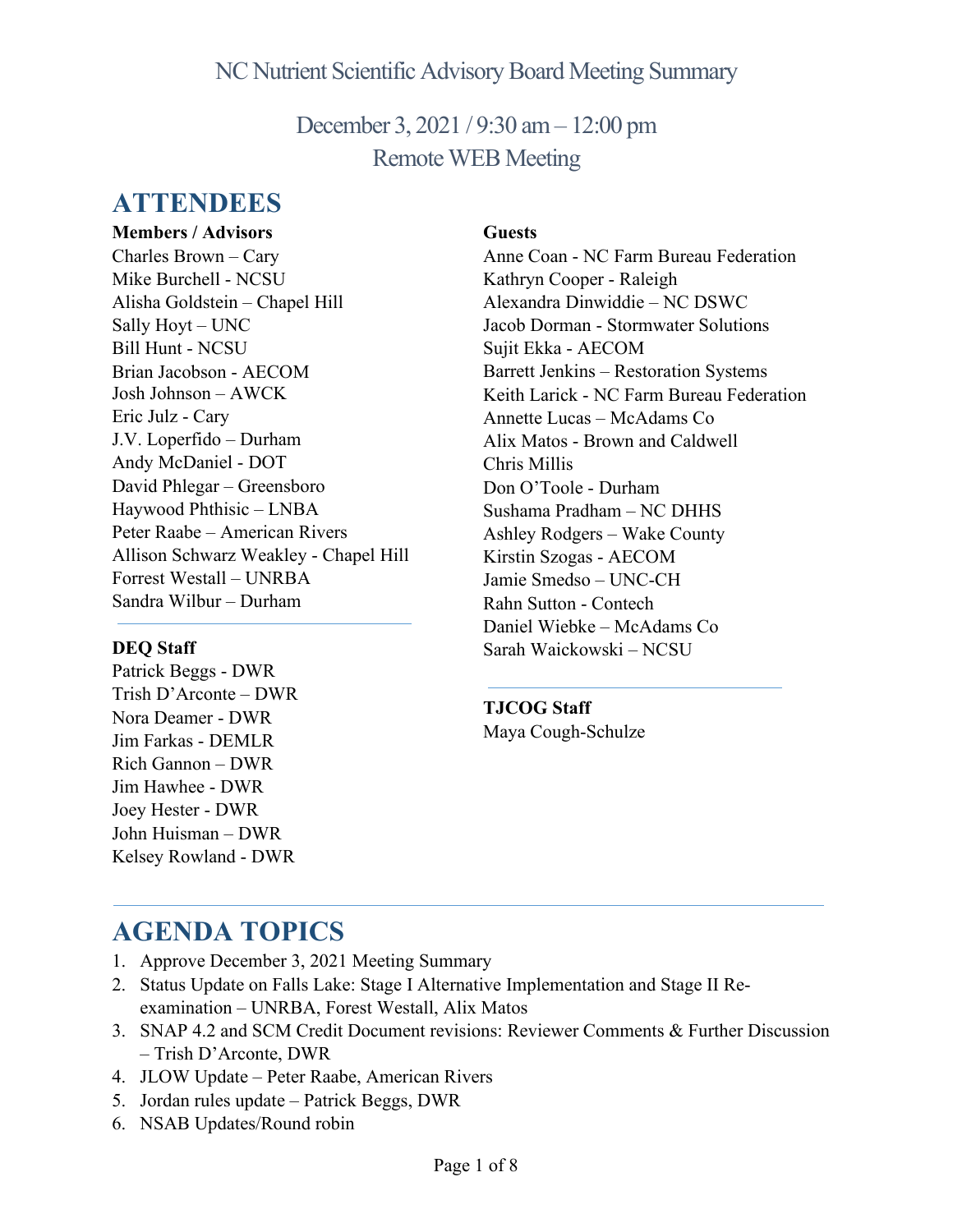#### **Meeting Materials and the NSAB Charter are available online:** [www.deq.nc.gov/nps](https://deq.nc.gov/about/divisions/water-resources/planning/nonpoint-source-management/nutrient-scientific-advisory-board#nsab-meeting-documents)

# **MEETING SUMMARY**

Patrick Beggs (DWR) opened the meeting with introductions and a review of the agenda.

The September 3, 2021 meeting summary was approved.

## **Status Update on Falls Lake: Stage I Alternative Implementation and Stage II Re-examination**

Presenter: UNRBA - Forest Westall - UNRBA, Alix Matos - Brown and Caldwell

A summary of highlights follows. [Complete slides and video recording can be found online.](https://deq.nc.gov/about/divisions/water-resources/water-planning/nonpoint-source-planning/nutrient-scientific-advisory-board#nsab-meeting-documents)

#### **Forrest Westall**

#### **Background/Context:**

- Regulated Sectors have made progress toward implementing Falls Lake Stage I Rules. New Development requirements were implemented beginning in mid-2012
- WWTPs have reduced loading beyond the requirements in the rules, providing temporary nutrient credits
- Existing development has had more obstacles; some local governments in the watershed, including Durham and Hillsborough, have installed retrofits.
- The WWTP load reductions that have already been achieved are many times greater than the load reduction requirements for existing development

#### **Stage I Existing Development Interim Alternative Implementation Approach (IAIA)**

- The IAIA is a program recognized by the EMC-approved Falls Lake Stage I Existing Development Model Program. Participants can choose to implement this collaborative approach instead of by developing individual local programs.
- Based on required investment levels in approved water quality improvement projects/practices rather than counting pounds, this approach makes sense for local governments; known levels of investment requirements are easier to plan for and get approved in annual budgets
- Participants must report annually to DWR/DEQ about projects they undertake and the investments expended
- Eligible projects represent an expanded the list of actions/practices but includes currently approved nutrient reducing practices in NC; see presentation for full list of category types. Examples of new projects:
	- o Person County allocated a county-owned parcel to land conservation and passive recreational activity rather than selling the land or harvesting the timber
	- o Orange County identified a potential investment credit from their support of the Hydrilla Eradication project—this is under review by DWR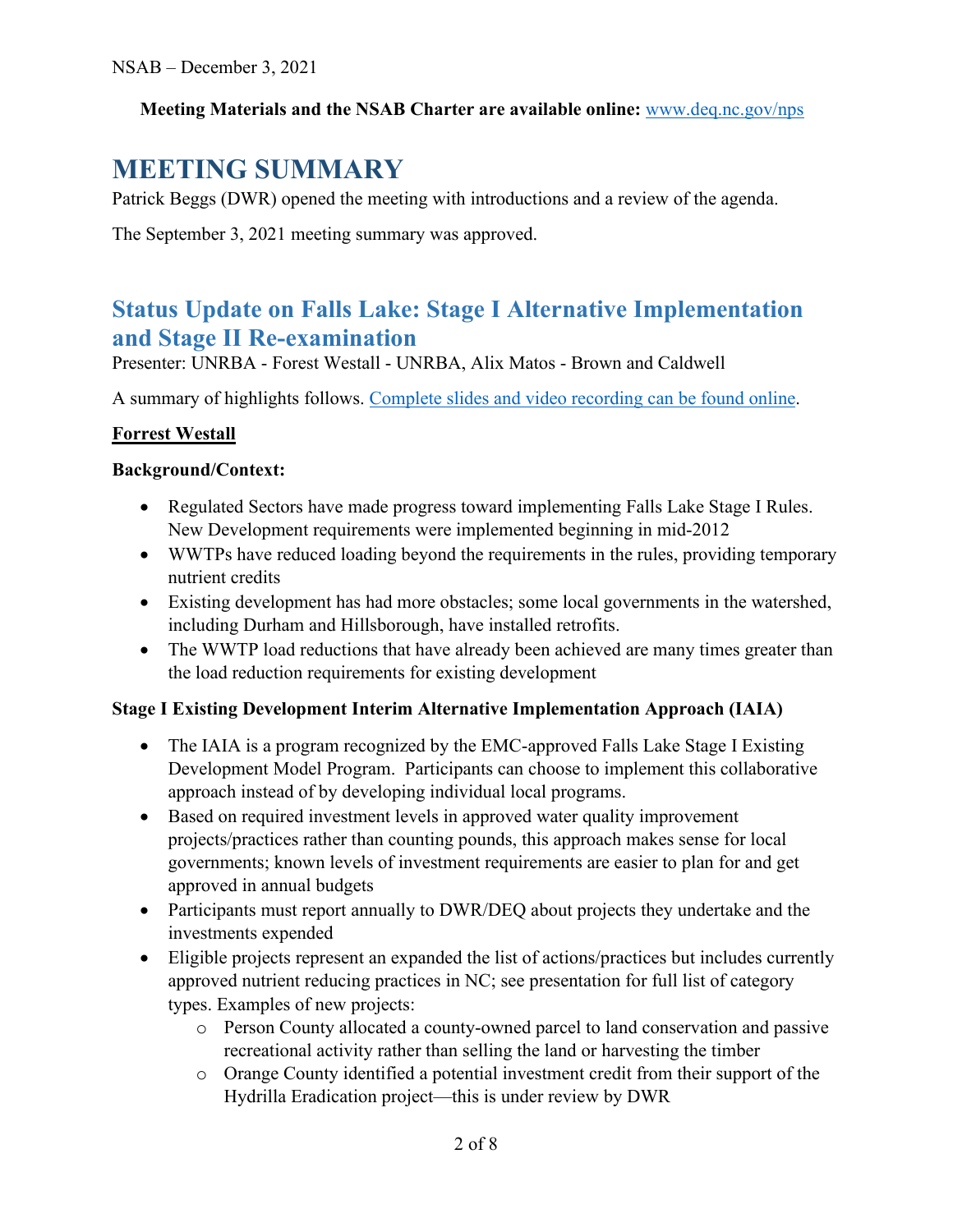#### **Status update for Stage II Rules reexamination**

- Requires 40% N reduction, 77% P reduction from baseline year (2006) across existing development, WWTPs, agriculture, DOT (project development each year is required) and other State and Federal facilities – analysis of these levels of reduction shows it is not technically feasible or financially viable
	- o Technology limits
	- o Built-out areas not possible to retrofit
	- o Legal restrictions
	- o Cost estimates >1 billion
	- o Falls Lake's shallow depth makes it prone to algal growth
- Watershed is currently 60% forested. Agriculture continues to decrease, and development will continue to increase (noting that new development rules are being implemented)
- UNRBA has monitored for 4 years (at a cost of \$3.5 million) to support updated model development
- Coordination with UNC Collaboratory studies, data-sharing, and third-party review of the models

#### **Looking to the Future: Recommendations for Management of Existing Development in the Revised Rules**

- Potential application of an investment approach as the long-term program for mitigating impacts from ED
- Potential cooperation between different categories of land use within the watershed
- Using cost or BMP installation as a compliance tracking approach (Stage I ED IAIA) should be considered as a "pilot" program for this approach)
- Perhaps with some limitations on different types of investment projects
- Will need to include ways of projecting water quality benefits using this approach
- Ultimately, the tracking of water quality changes and documentation of maintaining and improving lake quality will be key components of such an approach

#### **Alix Matos**

#### **Watershed Modeling Effort Stage II Reexamination**

- UNRBA WARMF model using as much local data as possible
- Meteorology data including NEXRAD (weather radar) precipitation data from State Climate Office (78 stations), many other sources
- USGS gages
- Land use data integrating national and state sources
- Soil data from USDA
- Sources of Loading
	- o Atmospheric deposition
	- o Included data from major and minor wastewater dischargers, sanitary sewer overflows, discharging sand filters, land application of nutrients to agriculture and developed areas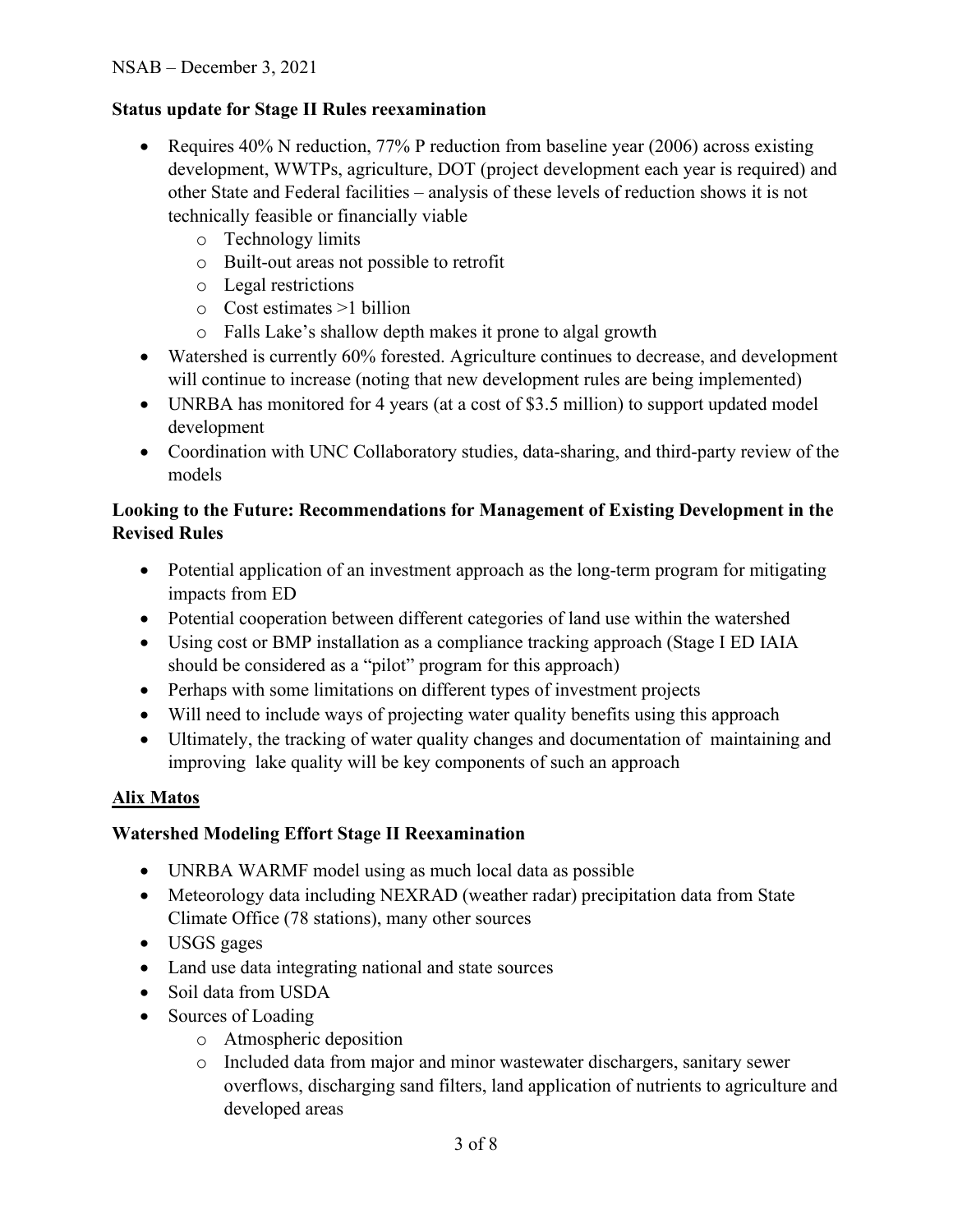- Modeled impact of impoundments including Little River and Lake Michie reservoirs, etc.
- Model largely performed well for gaged streamflow stations and water quality best for total nutrients (detail on performance ranking in modeling QAPP)
- Precipitation drives variability of loading from year to year. Modeling years: 2015-2018 had average to high rainfall; much more rain in 2018 with 2017 being the driest
- Subject Matter Experts (SME) are currently reviewing model source load allocations
- Watershed model outputs are being used as input for lake models.
- Scenario Screening Workgroup will recommend which scenarios to evaluate with the models; these will be assessed using cost-benefit data and to inform development of recommendations for a revised nutrient management strategy and to support technical justification for a petition to establish site-specific chlorophyll-a standard

#### **Additional Information**

- Comprehensive website [-https://www.unrba.org/](https://www.unrba.org/)
- General information website [-https://upperneuse.org/](https://upperneuse.org/)
- Reference documents
- [UNRBA Infographic](https://upperneuse.org/infographic)
- [UNRBA Fast Facts](https://upperneuse.org/fast-facts)
- [Overview of the Work of the UNRBA](https://nutrients.web.unc.edu/wp-content/uploads/sites/19393/2020/12/UNRBA-Collaboration_v4.2.pdf)
- [Comprehensive UNRBA Monitoring Data Report](https://www.unrba.org/sites/default/files/UNRBA%202019%20Annual%20Report%20Final.pdf)
- UNC Collaboratory Falls Lake Study website [-https://nutrients.web.unc.edu/resources/](https://nutrients.web.unc.edu/resources/)
- Forrest R. Westall, Sr. UNRBA Executive Director forrest.westall@unrba.org
- Alix Matos UNRBA Consultant Project Manager amatos@brwncald.com

#### **Discussion and Questions:**

#### **Discussion and Questions:**

- Andy McDaniel: Retrofitting in the Falls Lake watershed is challenging. DOT will be opening bids on first subsurface gravel wetland next week. Engineers' estimate is over \$300,000 and there aren't many opportunities to implement these. Because of this, we are putting together a nature-based stormwater solutions document. Between I-85 and Club Blvd, DOT owns two remnant preserves adjacent to Beaver Marsh preserve owned by ECWA. Donating these properties would make sense financially.
- Forrest: IAIA approves and DWR concurs with land conservation as an approved investment practice, but a state-approved nutrient credit has not been established.
- Andy: Can this be creditable under ED rules?
- John Huisman: We can talk about it. Part of the driver of IAIA was trying to determine a lb credit for land conservation.
- Don O'Toole: When will it be ironed out? This conversation has been going on for years now.
- Peter Raabe: The problem is that land conservation does not reduce existing nutrient inputs it only avoids future contributions from the land once it would be developed. The rule and the law is not set up to include that sort of great work. That is why the IAIA is so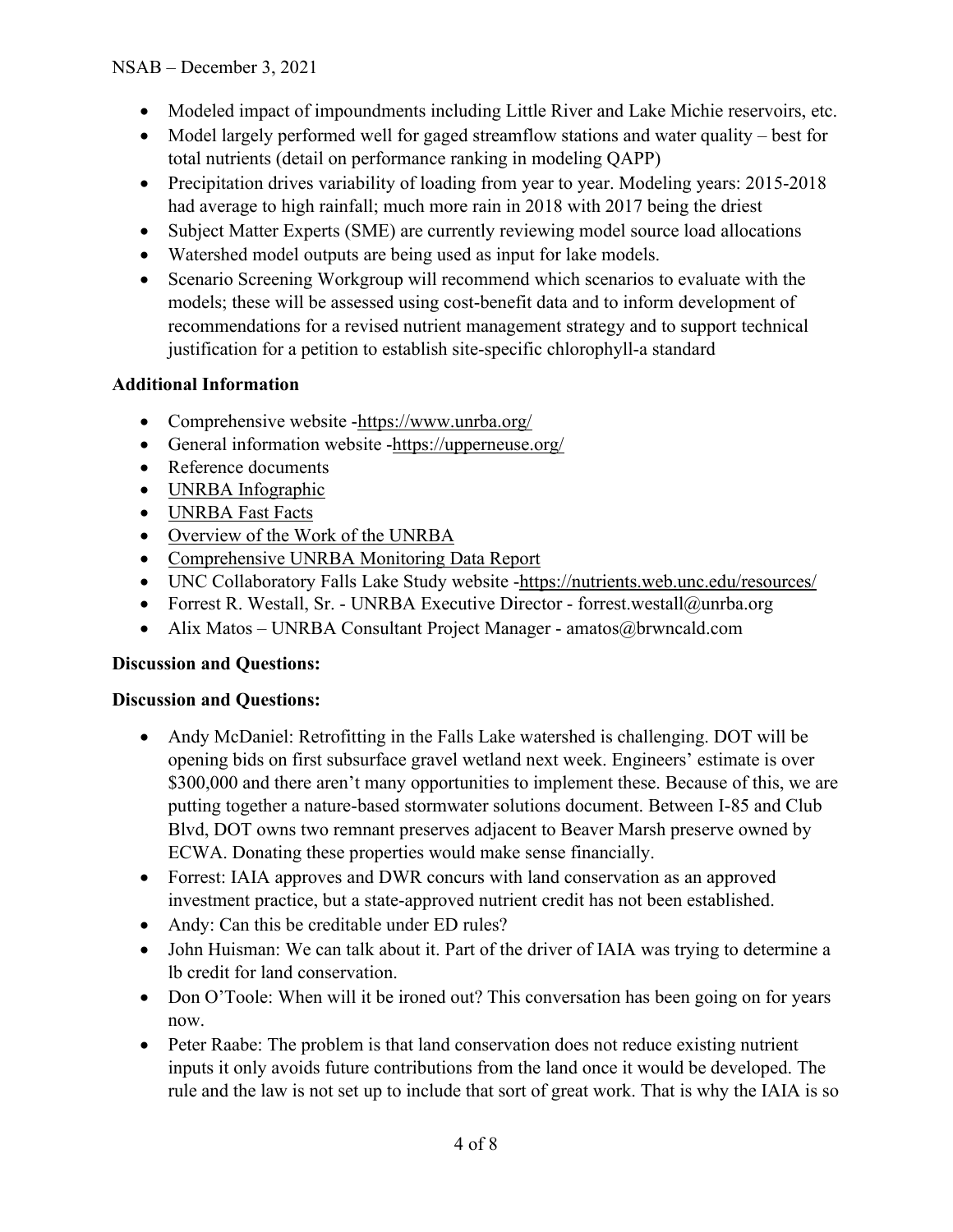important and without that sort of alternate approach it is close to impossible to 'iron out' this 'nutrient reduction credit.'

- Andy: These lands will go up for public auction if not conserved.
- Mike Burchell: Could flow be diverted into some of these lands to get additional treatment of runoff? Also, could DOT do some of these projects in-house in order to reduce costs?
- Forrest: Durham has routed water into different treatment areas
- Andy: There 3700 DOT remnant properties across the state. It would be a huge win-win if local governments could help maintain the stormwater practices if DOT installed them on these properties.
- John/Rich: You've talked about the current nutrient management strategies putting everyone in silos and pitting them against each other. Can you share some alternative vision about how to get away from this model? (Re: trading, working together)
- Forrest: The devil is in the details. This would require a different kind of format and organization than we have currently. Right now, with agriculture having its own reduction requirements, there is an incentive for them not to 'give up' credits to offset existing development impacts. There may be opportunities for sharing funds like how Andy mentions.
- John/Rich: How do you envision using the watershed model? ie, for jurisdictional loads and delivery factors?
- Alix: We have tried to set up catchment boundaries so that we could understand loads at a county level and geological basin level. I can talk to colleagues about your specific questions. One of the main purposes is to develop the lake water quality models so that we understand how actions within the watershed (or lake) affect water quality, specifically chlorophyll a, in the lake.
- John/Rich: Can you share more about what UNRBA is doing to develop a petition for a site-specific standard?
- Alix: Jay Sauber is collecting information from other states, and the statistical model will predict chlorophyll a concentrations in the lake and impacts to designated uses; evaluating these outputs will inform development of the site-specific chlorophyll-a criteria.
- Forrest: We are also soliciting non-quantitative info from lake users

# **SNAP 4.2 and SCM Credit Document revisions: Reviewer Comments & Further Discussion**

Presenter: Trish D'Arconte, DWR

[Slides and video recording can be found online.](https://deq.nc.gov/about/divisions/water-resources/water-planning/nonpoint-source-planning/nutrient-scientific-advisory-board#nsab-meeting-documents)

#### **Revising SNAP tool for New Neuse and Tar-Pam Stormwater Rules**

• Data for new SCM types is going into the NEST program and revising how nutrient EMCs are calculated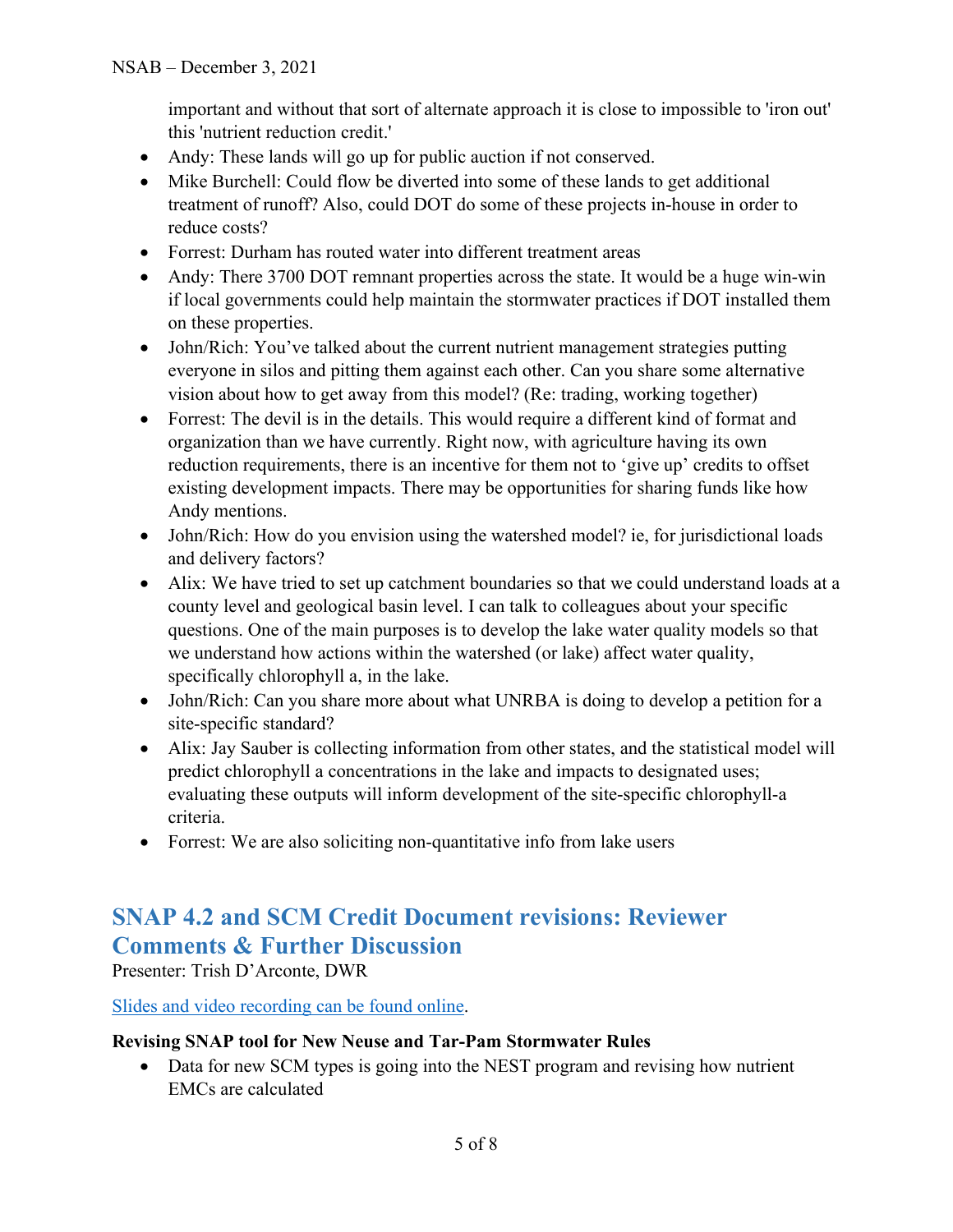• Trish would love your help integrating existing BUA and offsite run-on! Email her: trish.darconte@ncdenrgov

#### **SCM Credit Document revision**

- Documenting percent reduction values, event mean concentration (EMC) method better
- EMC influent concentrations were sometimes much lower than SNAP land cover values – wanted to ensure data quality
- Clarifying what data we need to collect about SCMs before submitting to DWR for approval as primary SCM
- More to be done to coordinate between DEMLR and DWR terms
- Need to ensure consistence between proprietary and non proprietary practices: number of studies, performance over time
- Example of issue: Hard to communicate hydrologic fate of inflow, effluent and ET&I of bioretention per MDC (doesn't add to 100% because percents of percents)
	- o Sally: Any downside to making it add up to 100%?
	- o Trish: Only for under- or over-sized
	- o Sally/Bill: Make it add up to 100% for table, then have example for under or oversized
- What to do with approved SCMs that have insufficient data? (floating wetland islands, green roofs and disconnected impervious surface)
	- o Trish: No green roofs follow MDC.
	- o Bill: All in NC have had a lot more organic matter so have shed N and P.
	- o Sally: I think we need to include these practices because these are not proprietary, they are generally accepted GSI practices.
- Trish: We have one proprietary practice approved that doesn't have enough data either.
	- o Sandi: Will these be allowed to be used for new development before we have enough data? We have been conservative about including anything we don't have data for in past. I lean toward allowing them, knowing it will be short-term – the numbers will be adjusted when we have more data.
	- o Sally: It seems like the limited data will give us less benefit than the current data, so there's no downside to using it now.
- Should we require more studies for new, non-proprietary SCMs? (4 vs 2.)
	- o Sally: Will most non-proprietary practices be variants of existing SCMs? It seems strange to me that we would treat non-proprietary practices more stringently than proprietary.
	- o Bill: 2 studies for proprietary systems was a political decision. 4 studies would be better.
	- o Alix: It seems like a statistical evaluation of just 2 studies would be helpful. If they are similar, maybe two is enough; if they are very different, maybe more are needed. Or if you only have 2 studies, you could require use of the max result until 3 or 4 studies are conducted.
	- o Josh Johnson: What kind of design differences?
	- o Trish: I have not been sent designs from those who have submitted ideas (such as wetland or infiltration possible hybrids?)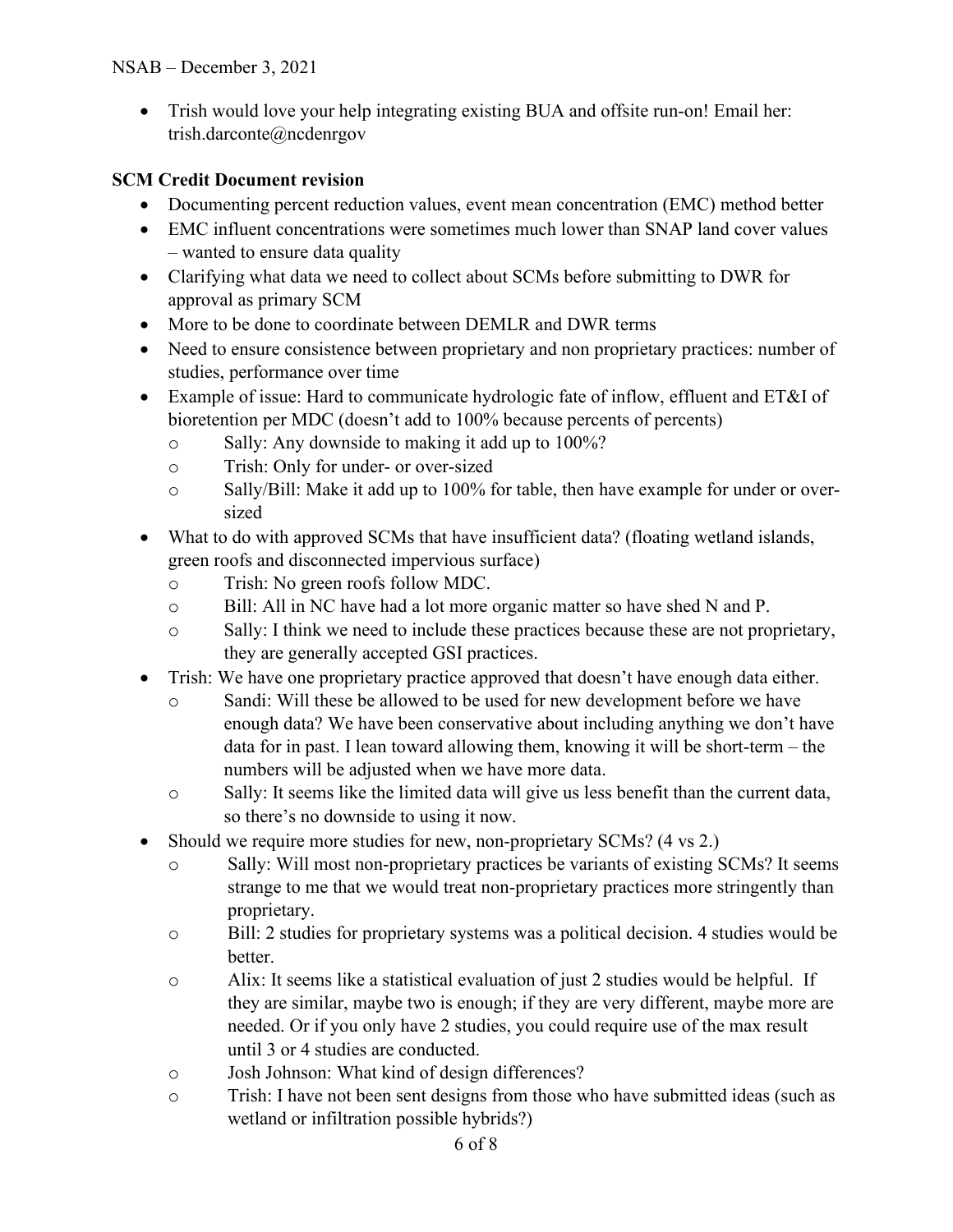Trish wants to bring the final draft SCM credit document for NSAB review in early 2022, then review updated SCM performance data, and then a final review of SNAP 4.2 in Spring.

# **JLOW Update**

Peter Raabe, American Rivers – JLOW Advisory Committee

- IAIA is testing ground for JLOW; which will involve more stakeholders and much greater acreage!
- Plan to form an organization in first half of 2022– voluntary actions aren't as powerful as actually having money in the game; will be a membership organization.
- Jordan Lake Rules are primary focus but not the only focus of JLOW work.
- Recent meet-and-greet with top-level officials at DEQ including Secretary Biser to inform them what JLOW is and does.

### **Jordan rules update**

**Timeline:**

- 2021-2022 Model Revision and Review
- 2022 Rule Concepts Development and Review
- 2022-2023 Draft Rule Development and Review
- 2023 Rules Impact Analysis Development
- 2024 Hearings / Approval / Adoption

#### **Questions**

Eric Kulz: Will the schedule include the revision/updating of the Jordan Lake Buffer Rule?

Patrick: All the rules will start at the same time but the buffer rule will go on its own timeline and the 401 buffer permitting branch will help lead that. (Paul Wojoski and Sue Homewood)

# **NSAB Updates/Round robin**

Peter Raabe: Allocations from infrastructure bill will award \$200 million to NC SRF (both grants and loans for water infrastructure) – everyone should look this up!

JV Loperfido: Durham has finished a street sweeping study – N and P content at different times of year, metals compared with Charlotte data, and cost comparison (street sweeping is comparable to many BMPs re: cost/lb). Contact JV for the study: john.loperfido@durhamnc.gov